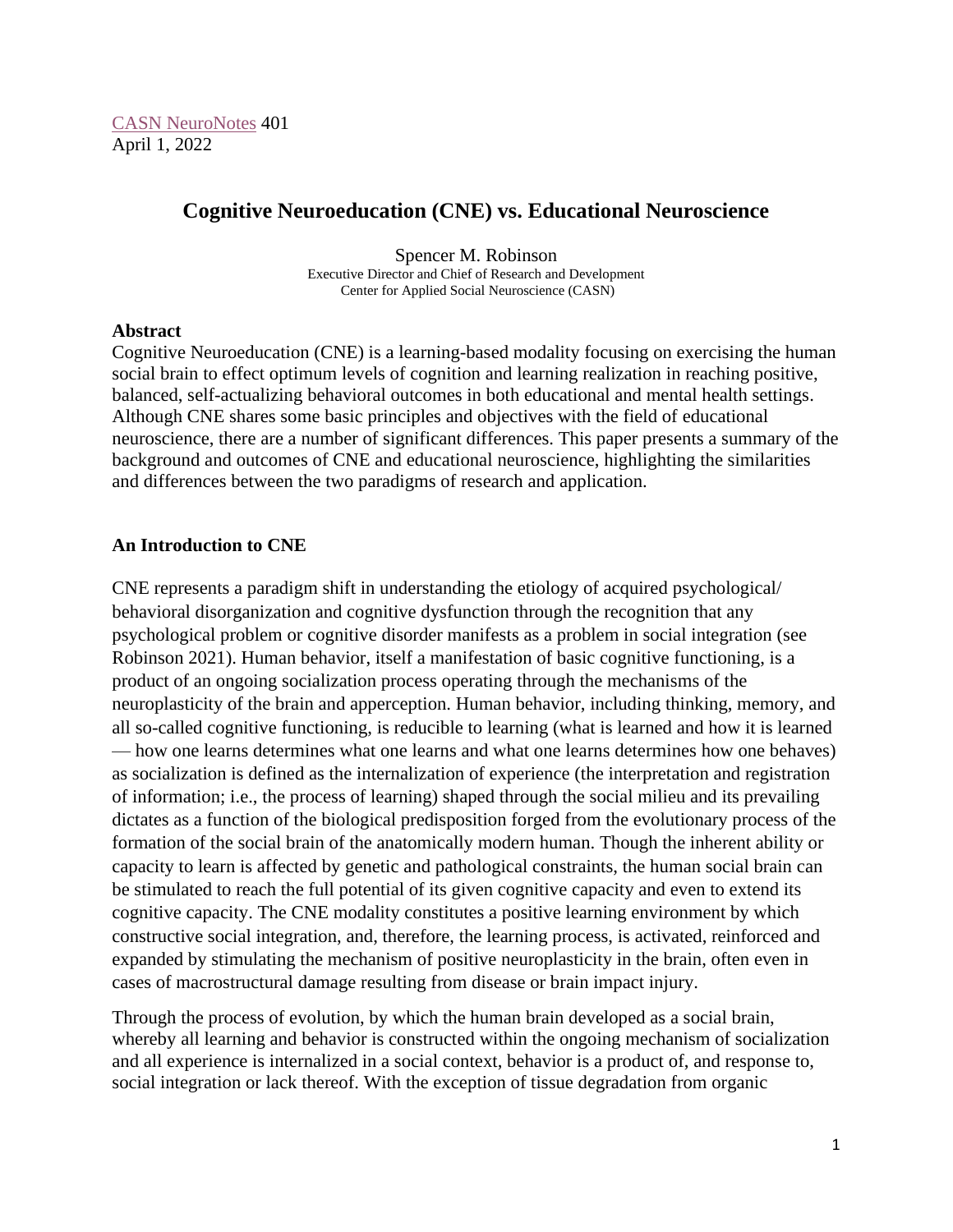pathology or physical injury, all psychological problems, i.e., all behavioral or cognitive problems, may then be said to be social integration problems — and since socialization and human behavior are learned and not prewired, all behavioral or cognitive problems are, in effect, learning problems.

Succinctly, since behavior is the expression of the mind in interaction with self and the external environment, and the mind is the resolution of cognition (the interface between cognition and conscious behavior), any behavioral problem is in fact born from a cognitive problem, the two terms are completely interlinked and both a cognitive problem and a behavioral problem translate into a problem of social integration, which in turn translates into a problem of learning. Learning is the process by which social integration is achieved, and social integration defines the extent to which cognition and behavior are effectively adjusted for positive, self-actualizing interaction with one's environment.

The emphasis of CNE then is on learning by broadly exercising cognitive processes and stimulating the neuroplasticity of the brain, not only to optimize deep, enduring learning outcomes in and out of the classroom but also to effect positive, self-actualizing social integration in the recovery from cognitive and behavioral disorder, including mild to profound dementia. CNE achieves such outcomes through 1) absorbing content and engaged activities in an enriched environment of interaction; 2) a dialogic foundation of critical, sensitive, and constructive feedback and interpersonal bonding within a highly cohesive group dynamic; and 3) the facilitation of the voice of the individual.

### **CNE and Educational Neuroscience**

CNE falls under the field of educational neuroscience, educational neuroscience more commonly referred to as neuroeducation, and also given the appellation "brain, mind and education." But, while falling within the broad category of neuroeducation, CNE is, in a number of very significant ways, distinct from the conventional category of neuroeducation. Though neuroeducation is concerned with understanding the findings of neuroscience in relation to the mechanisms in the human brain by which learning occurs and applying that understanding to innovative pedagogical practices in the classroom, to date — other than dissociated anecdotal exercises of questionable effectiveness and platitudes that offer scarce application to the practicalities of the classroom — the field of neuroeducation has contributed very little to classroom instruction. In fact, a critical paper by two neuroscientists specializing in the field of neuroeducation has concluded that the findings in neuroscience, in and of themselves, rather than driving educational theories or pedagogical paradigms, are only useful in the confirmation or rejection of the scientific validity of the theories, paradigms or principles either adopted by or that may evolve out of the educational sector (Devonshire and Dommett 2010, 352). A view that may be found in a number of papers by neuroscientists specializing in the field of neuroeducation is that while we may look forward to the great promise of the future of the field of neuroeducation, that promise has yet to be realized and the current efforts and direction in neuroeducation have been less than satisfactory (see, for example, Ansari, Coch and De Smedt 2011; Dekker, Lee, Howard-Jones and Jolles 2012; Howard-Jones 2014; Zadina 2015).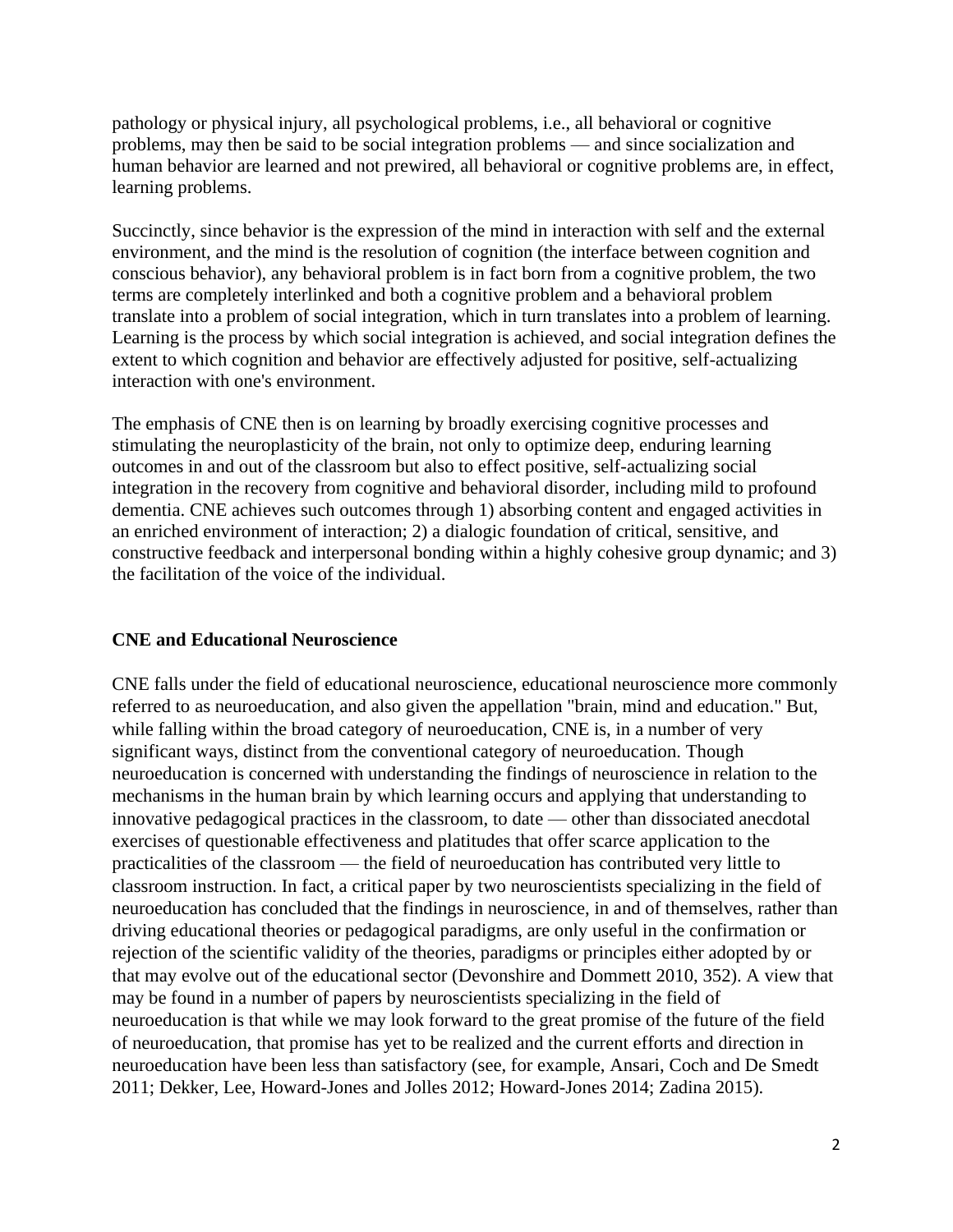Distinct from the field of neuroeducation, CNE is a modality that was originally developed for the purpose of defining principles and their application for effecting recovery from the cognitive deficits presented in serious mental illness (SMI) — such as schizophrenia, dementia and depression — and in autism spectrum disorders (ASD) and traumatic brain injury (TBI). These principles and their application evolved from a series of ongoing improvements in cognitive enhancement therapy (CET), a cognitive rehabilitation modality that has achieved stellar research results for subjects with schizophrenia, both in efficacy of treatment and durability of treatment benefits (see Robinson 2018). In studying the effects of the CET curriculum, a model of the mind emerged that traced the evolutionary determinants of the development of the human social brain and its consequent precepts of behavior, arriving at the neurophysiological processes of neuroplasticity at the macrostructural level that correspond to learning and the antecedents of behavior. In revising the concepts of CET and the CET curriculum to incorporate this new understanding, CET evolved into CNE, leading to the formation of the field of Applied Social Neuroscience (ASN). In recognizing that learning was the central mediating process of the human social brain, it became evident how CNE could equally be applied to optimizing cognitive functioning in recovery from cognitive and behavioral disorder as well as optimizing learning outcomes for neurotypical children and adults both in and out of the classroom.

Though most certainly falling within the general classification of neuroeducation, since CNE applies research based on findings in neuroscience (though, distinct from neuroeducation, synthesizes those findings with research informed by the social sciences) to optimize learning outcomes, thus sharing a direction and goal parallel to that of neuroeducation. CNE is at the same time an indelible product of ASN and, as a derivative of a modality whose efficacy in optimizing cognitive efficiency in recovery from serious psychological disorganization is well documented, CNE is distinguished from neuroeducation by its pedigree of recognized efficacy in optimizing a broad spectrum of cognitive functioning, including learning realization, and therefore represents rather than a promise for improving learning in the future, a direction and application for improving learning now.

## **References**

| Ansari D, Coch D & De Smedt B (2011). Connecting education and                             |
|--------------------------------------------------------------------------------------------|
| cognitive neuroscience: Where will the journey take us? <i>Educational Philosophy and</i>  |
| Theory 43(1): 37-42. doi: 10.1111/j.1469-5812.2010.00705.x.                                |
| Dekker S, Lee NC, Howard-Jones P & Jolles J (2012). Neuromyths in                          |
| education: Prevalence and predictors of misconceptions among teachers. <i>Frontiers in</i> |
| <i>Psychology</i> 3, Article 429. doi: 10.3389/fpsyg.2012.00429.                           |
| Devonshire I & Dommett E $(2010)$ . Neuroscience: Viable applications in                   |
| education? The Neuroscientist 16(4): 349-56. doi: 10.1177/1073858410370900.                |
| Howard-Jones P (2014). Neuroscience and education: Myths and                               |
|                                                                                            |

messages. *Nature Reviews Neuroscience* 15(12): 817-24. doi: 10.1038/nrn3817.